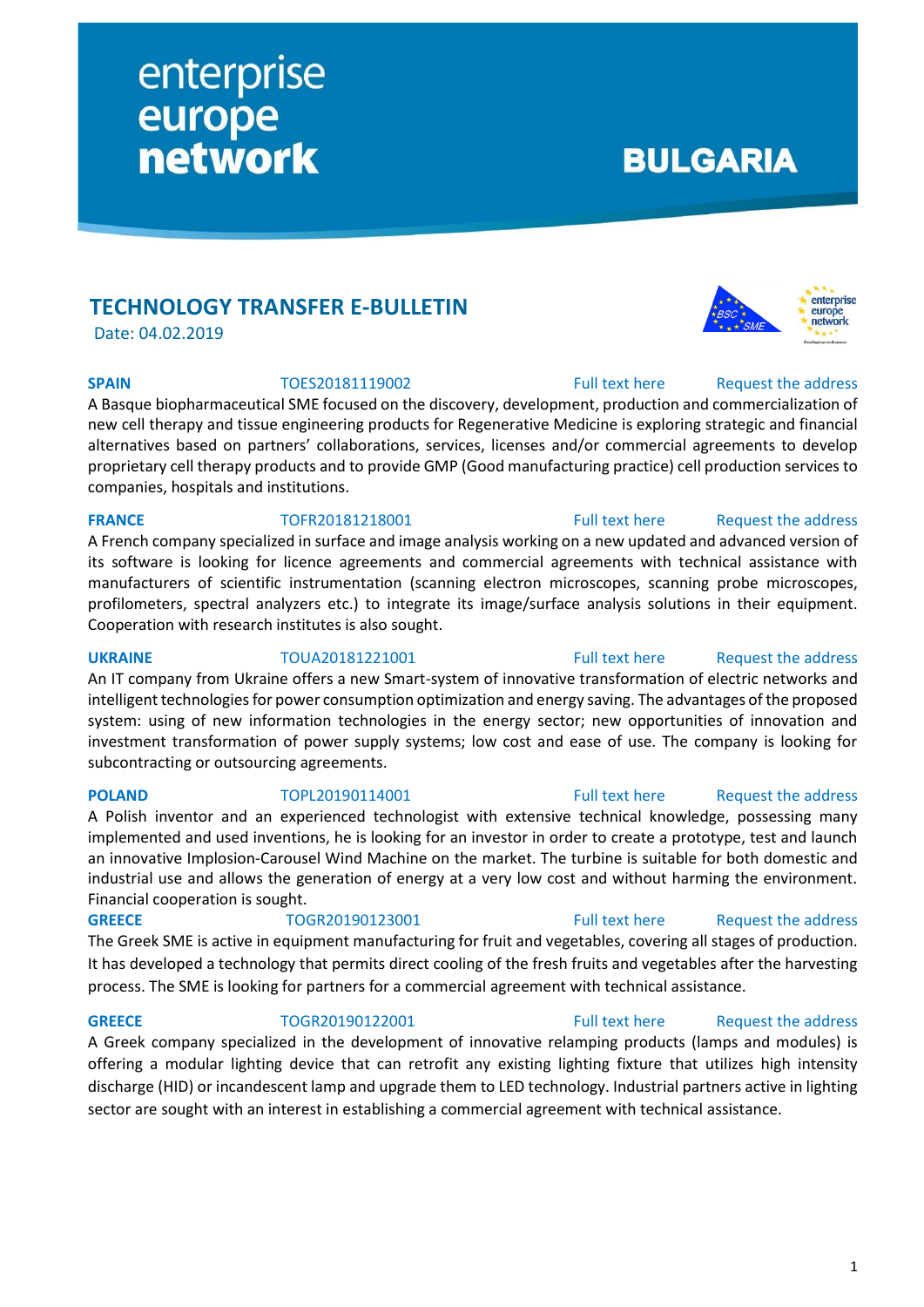## **GERMANY** TODE20190118001 [Full text here](https://een.ec.europa.eu/tools/services/PRO/Profile/Detail/8159066b-619e-4c36-a1fd-76564a10746b) Request the address

A German digital health start-up develops software for medical reporting in radiology. The software creates structured, standardized reports using decision trees and is integrated with a competent assistant that makes specialist knowledge accessible. Reports are complete and fully machine-readable and can thus be directly used for medical databases. The software is a platform solution and can be integrated in hospital systems. Research, technical cooperation and services agreements are sought.

**GREECE** TOGR20181130001 [Full text here](https://een.ec.europa.eu/tools/services/PRO/Profile/Detail/a23e8474-4815-4625-8406-ef4176a893e3) Request [the address](http://www.een.bg/index.php?option=com_rsform&formId=13)

A Greek company develops, markets, and manufactures materials and components for a range of clean energy applications. It seeks energy systems developers to improve and/or adopt the company's technology (joint venture or commercial agreement with technical assistance) and universities/R&D institutions to develop next generation materials technologies (technical or research cooperation agreement).

**SINGAPORE** TOSG20190115001 [Full text here](https://een.ec.europa.eu/tools/services/PRO/Profile/Detail/81a17206-938b-4ea6-90c0-7228d9ed87e9) Request [the address](http://www.een.bg/index.php?option=com_rsform&formId=13)

A Singapore SME has developed a method for non-invasive blood glucose level detection using photoplethysmography (PPG) technology. It employs an algorithm which predicts blood glucose levels by analysing the heartbeat of the person and eliminates the need for multiple painful invasive tests, making diabetes management simpler. The Singapore SME is seeking partnerships with all sizes of SMEs, MNEs or healthcare organisations through technology licensing.

## **SLOVAKIA** TOSK20181111001 [Full text here](https://een.ec.europa.eu/tools/services/PRO/Profile/Detail/7c525a6e-cb43-48f5-9d95-267e1998a49a) Request [the address](http://www.een.bg/index.php?option=com_rsform&formId=13)

The Slovak company has been one of the leading central EU companies conducting industrial research in the area of organic chemistry. The research focuses primarily on petrochemical and other organic synthesis, processes and products to the level of technological foundations for new production facilities. The company would like to offer its external research capacities and analytical services under research cooperation or services agreements.

**SLOVAKIA** TOSK20181112001 [Full text here](https://een.ec.europa.eu/tools/services/PRO/Profile/Detail/bc383f0e-151e-4c93-b605-87a35a6fa394) Request the address Established Slovak scientific and research institute in cooperation with a private company has successfully managed to prepare unique polymer composites for 3D printing consisting of a polymer matrix and a filler, whereby as the polymer matrix recycled polyethylene terephthalate glycol (rPETG) is used and the filler is a mixture of expanded graphite and carbon fibers in a suitable ratio. The preferred cooperation types are license agreement, financial agreement or commercial agreement.

**SLOVAKIA** TOSK20190111002 [Full text here](https://een.ec.europa.eu/tools/services/PRO/Profile/Detail/bd3be0f6-f0a1-4a70-bdef-0c17b7832d46) [Request the address](http://www.een.bg/index.php?option=com_rsform&formId=13) 

Established Slovak scientific research institute has developed a highly effective composite sorbent for the removal of contaminants from water for drinking purposes. These are mainly heavy metals such as arsenic, antimony, chromium, cadmium, lead and others. The composite sorbent can be also used in wastewater treatment, including wastewater from chemical and electronic industry. The cooperation types they would like to cooperate via are license agreement or research cooperation agreement.

## **SLOVAKIA** TOSK20190111001 [Full text here](https://een.ec.europa.eu/tools/services/PRO/Profile/Detail/34dafd73-558f-409d-a3c2-1b95f93a41e3) Request [the address](http://www.een.bg/index.php?option=com_rsform&formId=13)

A Slovak scientific institute has developed a new generation magnetoelastic deformation sensor based on advanced amorphous/ nano (quasi) crystalline materials. The sensor was tested in real conditions such as on a water dam, tunnel and a gas pipeline with excellent results. Application possibilities of the technology are in civil engineering, traffic, geotechnics, hydrology and soil mechanics, etc. The prefered cooperation types are license agreement and research cooperation agreement.

**SINGAPORE** TOSG20190108006 [Full text here](https://een.ec.europa.eu/tools/services/PRO/Profile/Detail/ee38daa4-da39-4df4-953e-87f9e7571bb6) Request the address A Singapore academic and research institute has built a low-cost multilingual speech-to-text (S2T) transcription and translation software that runs on smartphones, mobile devices, tablets, and laptops, enabling effective communication for people with disabilities. The institute seeks partnerships with SMEs of any sizes and MNEs through technology licensing or research cooperation agreements.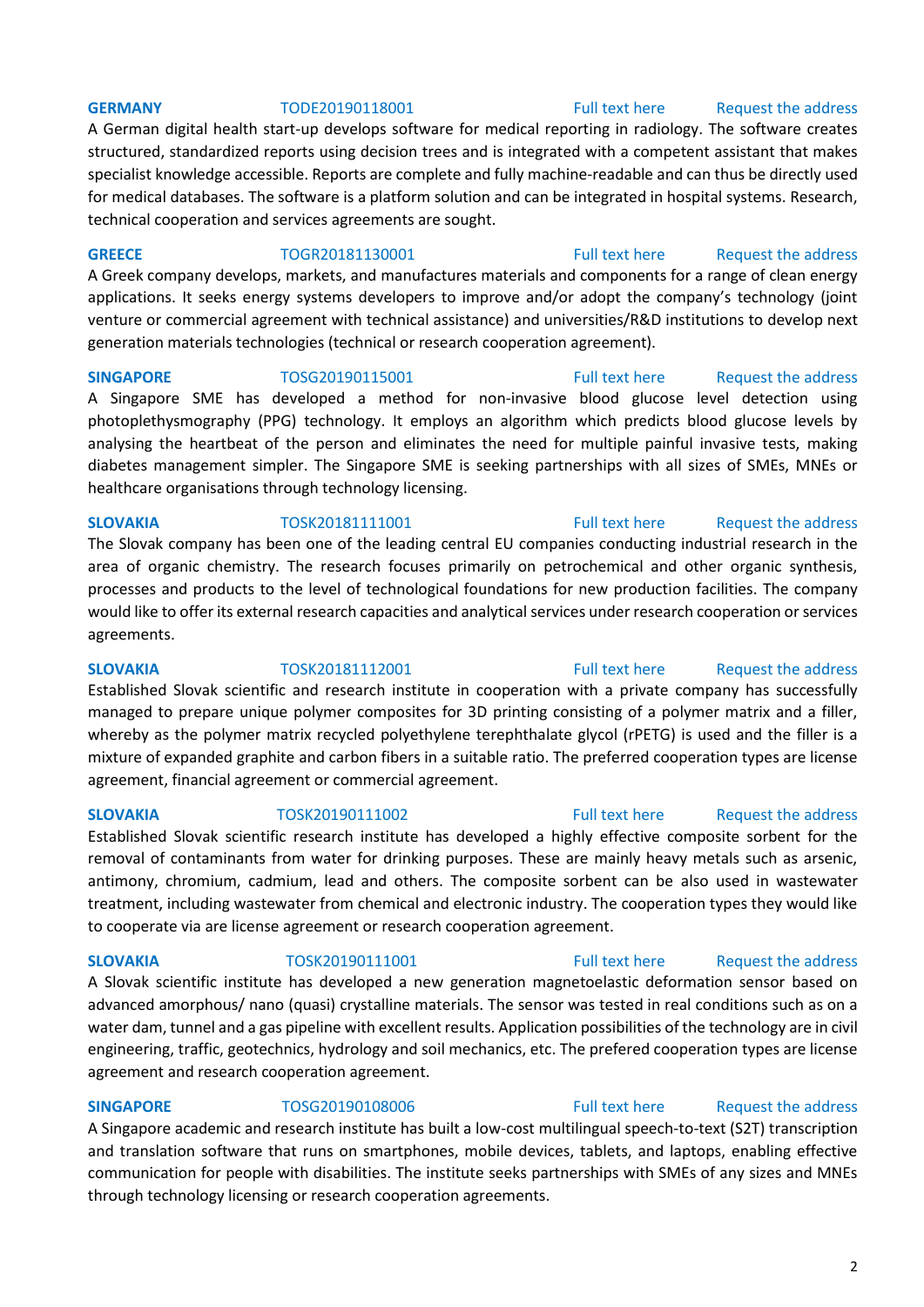## **CROATIA** TOHR20180924001 [Full text here](https://een.ec.europa.eu/tools/services/PRO/Profile/Detail/dbe7c069-f0da-4e6c-af34-0841b8108990) Request the address

Croatian SME specialized in electronic product design is providing hardware and software development at one place. They are looking for partners whom they can offer their expertise in development and production of electronic products and applications in form of Technical cooperation agreement and Services agreement.

Spanish researchers have developed a novel, simple procedure to isolate highly crystalline graphene so that it can be transferred from its growth silicon carbide (SiC) substrate to arbitrarily another one, such as a dielectric for electronic device applications. This novel transfer method has been experimentally proven, showing good performance and reproducibility. Graphene or SiC producers and device makers are being sought to exploit the know-how through a patent license agreement.

**SPAIN** TOES20190110001 [Full text here](https://een.ec.europa.eu/tools/services/PRO/Profile/Detail/65196942-10ff-4777-8f5d-71ec86593e9e) Request the address

Spanish researchers have developed a novel smart system which warns about changes on fish behaviour responding to external factors which are controllable in a fish farm. The system is a small, less invasive and harmless device that allows fish farmers to identify stressed fish and to perform selective breeding in a more efficient manner. Industrial partners dedicated to the manufacture or development of fish farming products are sought to collaborate through a patent license agreement.

## **ROMANIA** TORO20181231001 [Full text here](https://een.ec.europa.eu/tools/services/PRO/Profile/Detail/034e8447-de41-4156-988f-dee453b02911) Request the address

The Romanian-based IT startup has developed a mobile platform dedicated to offering personalized hotel services and offers for guests worldwide. The startup is looking for partners interested in implementing a personalized guest request management solution via commercial agreement with technical assistance or services agreement.

## **ITALY TOIT20181123001** [Full text here](https://een.ec.europa.eu/tools/services/PRO/Profile/Detail/61110352-f510-4d46-aada-bd84cf3ef229) Request the address

Italian company is developing a low-cost, inorganic material particularly suitable for efficiently removing cesium from radioactive water, but also successfully tested on strontium, nickel, cobalt and uranium. The company is looking for partners to sign technological cooperation agreements with the purpose to bring the new product to the market.

A Czech company offers an equipment for a Chemical Vapour Deposition (CVD) for both mass production and/or for demanding R&D. The tools can be used for process development and materials growth in many areas of research including semiconductor, photovoltaic (PV), and other nanotechnological applications. The company is looking for a cooperation based on a commercial agreement with technical assistance or a research cooperation agreement.

**SPAIN** TOES20181009003 [Full text here](https://een.ec.europa.eu/tools/services/PRO/Profile/Detail/1578c122-83ce-49bf-9da0-5c23fbb47339) Request the address

An engineering research group from a Spanish university proposes an intelligent control system of the activity of street lighting luminaires based on LED technology. This system is intended to start / stop / mitigate conveniently the lights located primarily on highways. The research group is looking for manufacturing agreements and commercial agreement with technical assistance.

Lithuania based lab offers anodized aluminum (AA) coating with our in-house developed biobased filler improving surface hardness, corrosion resistance, paintability and other important properties. This coating is not polytetrafluoroethylene-based, does not require complicated coating facility and with additional development can be customised for other metal types. Technology developer is seeking for partner to work under the joint venture or commercial agreement with technical assistance.

# **SPAIN** TOES20190110002 [Full text here](https://een.ec.europa.eu/tools/services/PRO/Profile/Detail/4af43e14-7dc1-4f56-bdd8-b3a116201f81) Request the address

## **CZECH REPUBLIC** TOCZ20190121002 [Full text here](https://een.ec.europa.eu/tools/services/PRO/Profile/Detail/a6b9b25a-6ea2-4570-95d0-dd91305276e7) Request [the address](http://www.een.bg/index.php?option=com_rsform&formId=13)

# **LITHUANIA** TOLT20181109001 [Full text here](https://een.ec.europa.eu/tools/services/PRO/Profile/Detail/a76a3d5f-efb1-4c6a-bc9c-a0c1d6e15743) [Request the address](http://www.een.bg/index.php?option=com_rsform&formId=13)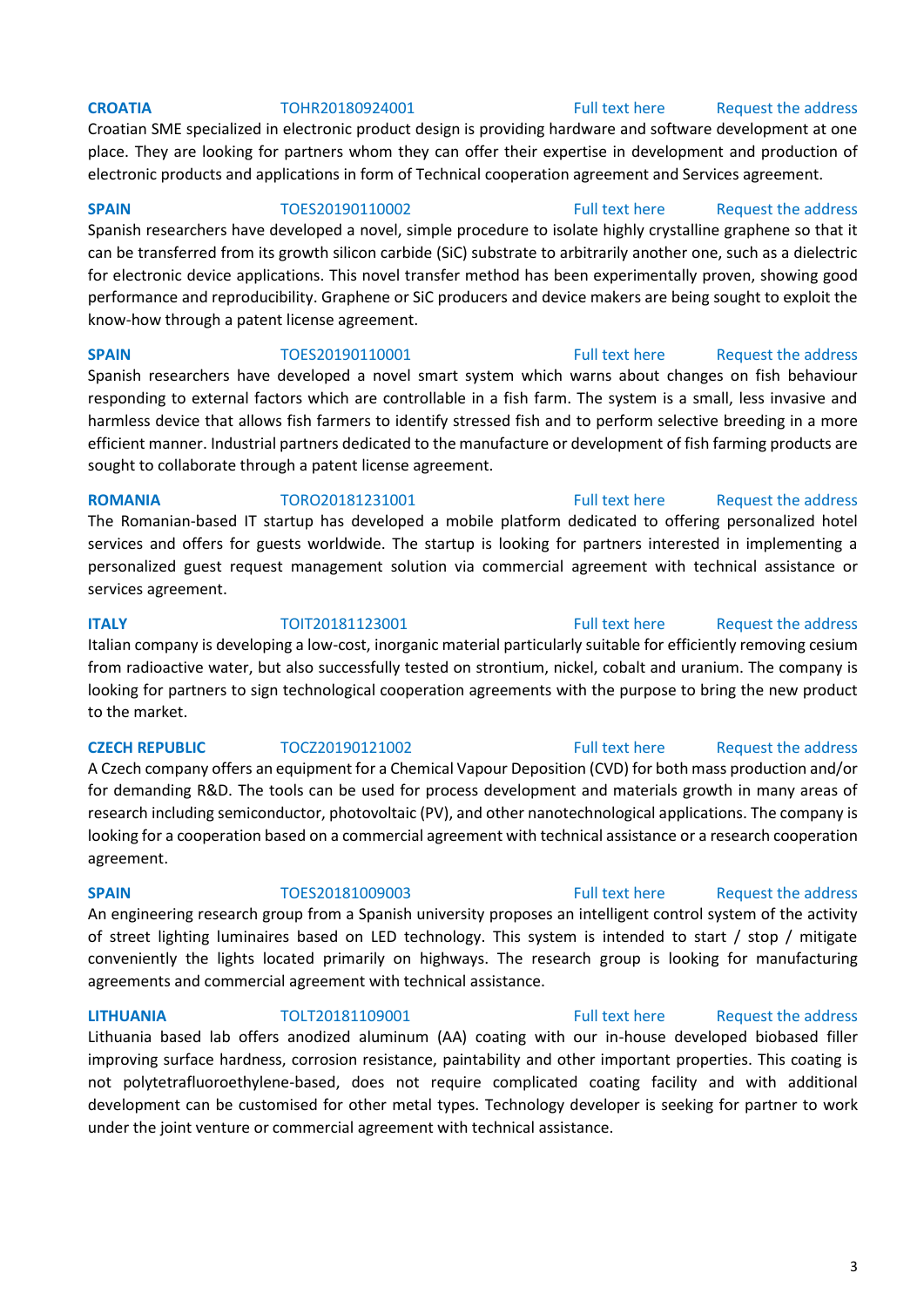### **UNITED KINGDOM** TOUK20181122001 [Full text here](https://een.ec.europa.eu/tools/services/PRO/Profile/Detail/cc2c6611-c52e-44ef-8dec-933716c7daab) Request the address

A UK SME has developed a novel solution able to detect harmful nano particles within the environment. Areas of potential application include aircraft cabin air monitoring, personal care product development, anti-terrorism and prevention to consumers/workers who may be exposed to harmful substances. Potential partners/ investors are sought to introduce the technology into global markets via financial, joint ventures and licensing agreements

**UNITED KINGDOM** TOUK20190117001 [Full text here](https://een.ec.europa.eu/tools/services/PRO/Profile/Detail/04ea11e6-9634-49ab-8c12-5dc5ad96cdd5) Request the address A UK company has optimised communications technology for price-sensitive devices that still need quality of service. These include smart metering, lighting and similar internet of things (IoT) applications. The company has established a significant partner eco-system encompassing multiple meter manufacturers and system integrators. They are seeking further integrators supplying into utilities, IoT, smart cities, for licensing and technical cooperation.

## **UNITED KINGDOM** TOUK20190116001 [Full text here](https://een.ec.europa.eu/tools/services/PRO/Profile/Detail/eb401b8a-1197-4c8d-9393-8319e81497f7) Request the address

A UK startup is testing a novel bistable smart window technology that only needs power for switching. The optically superior film is highly customisable. Technical cooperation and licensing is sought with manufacturers of car and aeroplane windows, and display cabinets. Technical cooperation is additionally sought with developers of facades for smart cities, where energy savings can be made by blocking infra-red.

**UNITED KINGDOM** TOUK20190118001 [Full text here](https://een.ec.europa.eu/tools/services/PRO/Profile/Detail/f5d9cb0b-aaf9-4b83-bf1a-6a5dc35dcbb0) Request the address An award-winning Cambridge (UK) based company develops and produces transparent photovoltaic glass and glazing solutions for applications in building curtain wall facades, skylights, balustrades, canopies and structures. Developers and users of thin film photovoltaics and construction methods are sought for technical co-operation, manufacturing or commercial agreements with technical assistance.

## **UNITED KINGDOM** TOUK20190131002 **Full text here** Request the address

A UK company has prototyped a simple add-on for aerosol valves, for improved foaming of known and new formulas. Using air or nitrogen etc., aerosol products for baking and catering, personal care and hygiene can be made with existing manufacturing lines. Manufacturers of such products are sought for license agreements.

## **UNITED KINGDOM** TOUK20190131001 [Full text here](https://een.ec.europa.eu/tools/services/PRO/Profile/Detail/6215ca21-b2ef-4131-800b-ea79759075eb) Request the address

A UK company has prototyped a new foaming technology. Environmentally friendly gases such as air or nitrogen are used to produce very consistent microfoams. Manufacturers and users of foams are sought to jointly develop appliances, devices and processes, incl. refillable aerosol dispensers, fire suppression systems, systems to dispense environmentally friendly insulating material under technical cooperation and license agreements.

## **CZECH REPUBLIK** TOCZ20190121001 [Full text here](https://een.ec.europa.eu/tools/services/PRO/Profile/Detail/2a84e5fe-32cc-4804-81aa-afe9e5e99c98) Request the address

A Czech company offers custom remote monitoring and control solutions based on its proprietary hardware and software framework. The company is looking for design, architecture, engineering, project management consultancy agencies, and system integrators dealing with facility management interested in including the offered system in their product and services portfolios. The primary focus of the company is building long-term partnerships based on commercial or technical cooperation agreements.

**NETHERLANDS** TONL20190103001 [Full text here](https://een.ec.europa.eu/tools/services/PRO/Profile/Detail/880a0801-816d-4e48-b7c1-0123fdee52a4) Request the address

A Dutch SME is offering a technology platform using powerful and very compact micro-scale biometric wearable hardware. Processing power of the platform is quite extensive allowing vast on-board data processing. Using Cloud-based data connectivity, numerous (web)applications can be designed by continuous deployment. Commercial agreement with technical assistance, manufacturing agreement, research cooperation agreement or technical cooperation agreement are envisioned.

### 4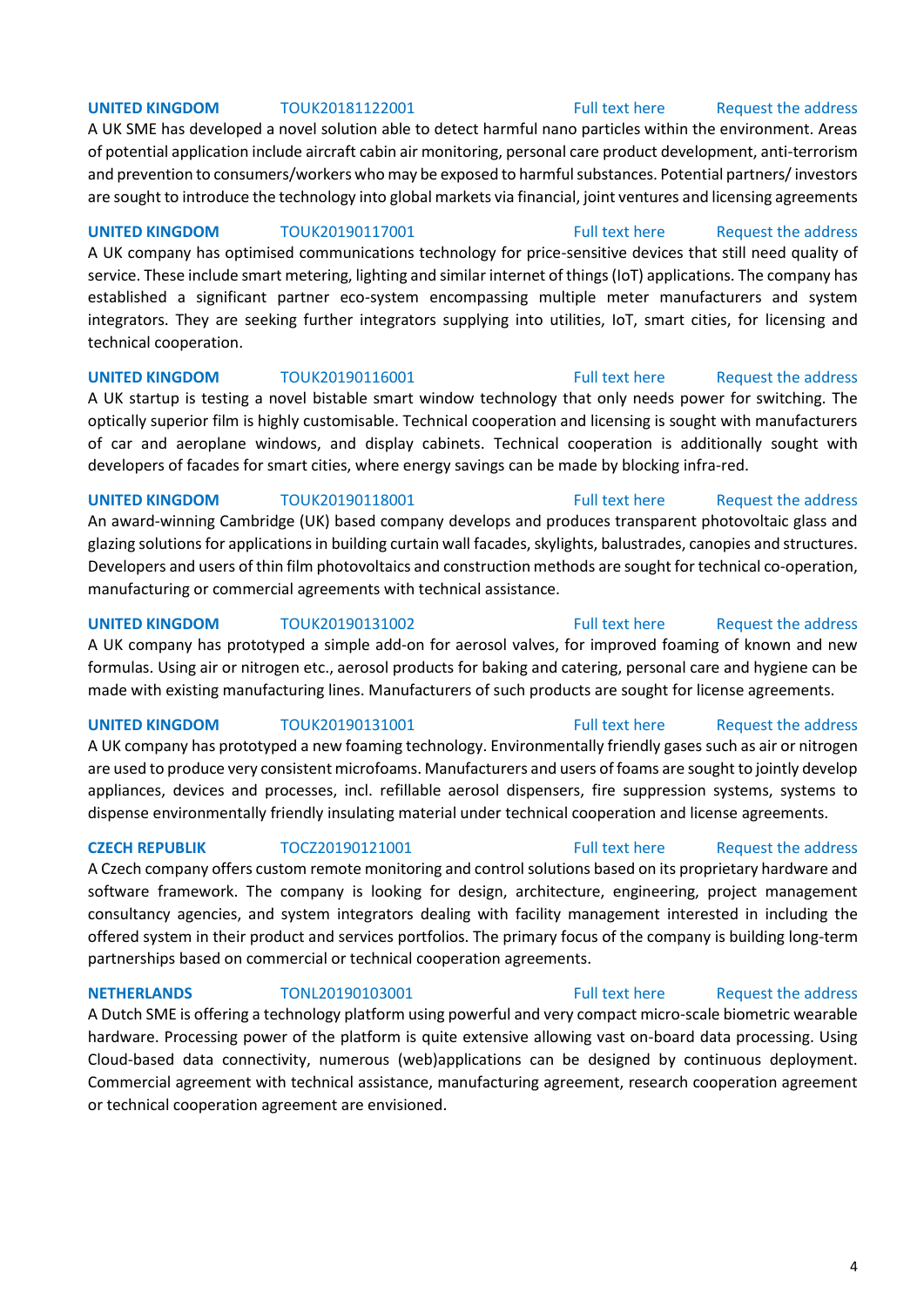A Lithuanian research group offers its know-how to obtain findings regarding the durability of building materials, such as roofing sheets, wood-based panels, flexible sheets for waterproofing, sheeting for walls, facades, ceilings and floors and other sheet goods. The research group is interested in services agreements with industry for providing testing such materials in a scope of durability. They also offer to cooperate partners interested in progress of R&D of building material durability.

**POLAND** TOPL20190116001 [Full text here](https://een.ec.europa.eu/tools/services/PRO/Profile/Detail/c457bcba-203d-49f8-9beb-f37e6ba58775) Request the address A Polish company has been operating in the heating industry since 2014. They specialise in the sustainable central heating systems and offer a pellet boiler of their own design. Its main advantage is a burner that produces fewer pollutants and more energy using less fuel. The firm wants to form a joint venture in order to start mass production of the invention and is looking for partners that can contribute their manufacturing capacities, financial resources and knowledge of local markets.

**KOREA** TOKR20190115001 [Full text here](https://een.ec.europa.eu/tools/services/PRO/Profile/Detail/15a7f4ad-6d4d-47ba-bc2c-aa52072dcb0e) Request the address A Korean SME has developed multi-functional lightweight boards using eco-friendly materials. It is easy to install and dispose, and does not cause environmental problems through the whole processes. The boards are available in three sizes and colors, and can be applied to ceilings and walls of public institutions, buildings, private homes, etc. The types of partnership sought are commercial agreements with technical assistance and license agreements.

A Korean company developed a non-combustible plastic door which has superior heat resistance and insulation to minimize the loss of human life and to secure evacuation space due to fire. The company wishes to expand its overseas markets through license agreement and commercial agreement with technical assistance, so the partnership would enable for their technology to be manufactured at lower cost than existing fire doors even they save lives by staying in the room closing the doors.

## **BULGARIA** TOBG20181221001 [Full text here](https://een.ec.europa.eu/tools/services/PRO/Profile/Detail/41426bd7-1273-4cdb-9849-d78137cb3719) Request the address

A Bulgarian research unit with over 40 years of experience in R&D of specialised technologies and products developed an innovative computerised system for complex assessment of climbers. The institute seeks commercial agreements with technical assistance with companies in the sports sector, for implementation of the device and testing of new applications.

## A Spanish SME offers its expertise in designing and implementing Industry 4.0 solutions combining Cloud-based IT architectures, software development, and Data Analytics approach. Its toolbox offers organizations the opportunity of extracting valuable knowledge from data, either by developing ad-hoc ICT platforms for data analysis or by integrating systems from different sources. Is looking to establish Joint venture agreements, Research cooperation agreements or Technical cooperation agreements.

A Portuguese research and technology organization has developed multiple technological solutions that can be combined to cover different and individually tailored scenarios targeting fall prevention. The components consist of a hardware for sensor communication, movement evaluation, gamified fall prevention exercises, prescriptions and user profile management. Industrial partners are sought for commercial exploitation and/or licensing. R&D cooperation to improve the system.

**PORTUGAL** TOPT20180911002 [Full text here](https://een.ec.europa.eu/tools/services/PRO/Profile/Detail/f00d9cb1-3f66-4ee3-bd60-7f9b2a5c28e9) Request the address A Portuguese research and technology organisation (RTO) has developed a skin lesions monitoring framework as a solution to enhance skin lesions data collection, automate melanoma risk stratification and improve patientdoctor communication. The RTO is looking for industry partners to commercially exploit this technology. License agreements or research cooperation agreements may also be considered.

## 5

# **LITHUANIA** TOLT20181109002 [Full text here](https://een.ec.europa.eu/tools/services/PRO/Profile/Detail/99eee9ad-5f1c-4c42-ab45-e441012be877) [Request the address](http://www.een.bg/index.php?option=com_rsform&formId=13)

## **KOREA** TOKR20190115002 [Full text here](https://een.ec.europa.eu/tools/services/PRO/Profile/Detail/e3bd4c4c-390f-4131-85b6-0ac41bdb32f8) Request the address

## **SPAIN** TOES20181212001 [Full text here](https://een.ec.europa.eu/tools/services/PRO/Profile/Detail/07e74313-7606-4d0a-a038-756d74064894) Request the address

# **PORTUGAL** TOPT20180911001 [Full text here](https://een.ec.europa.eu/tools/services/PRO/Profile/Detail/4025b5f6-e16d-4092-9f8b-1777f41671d1) Request the address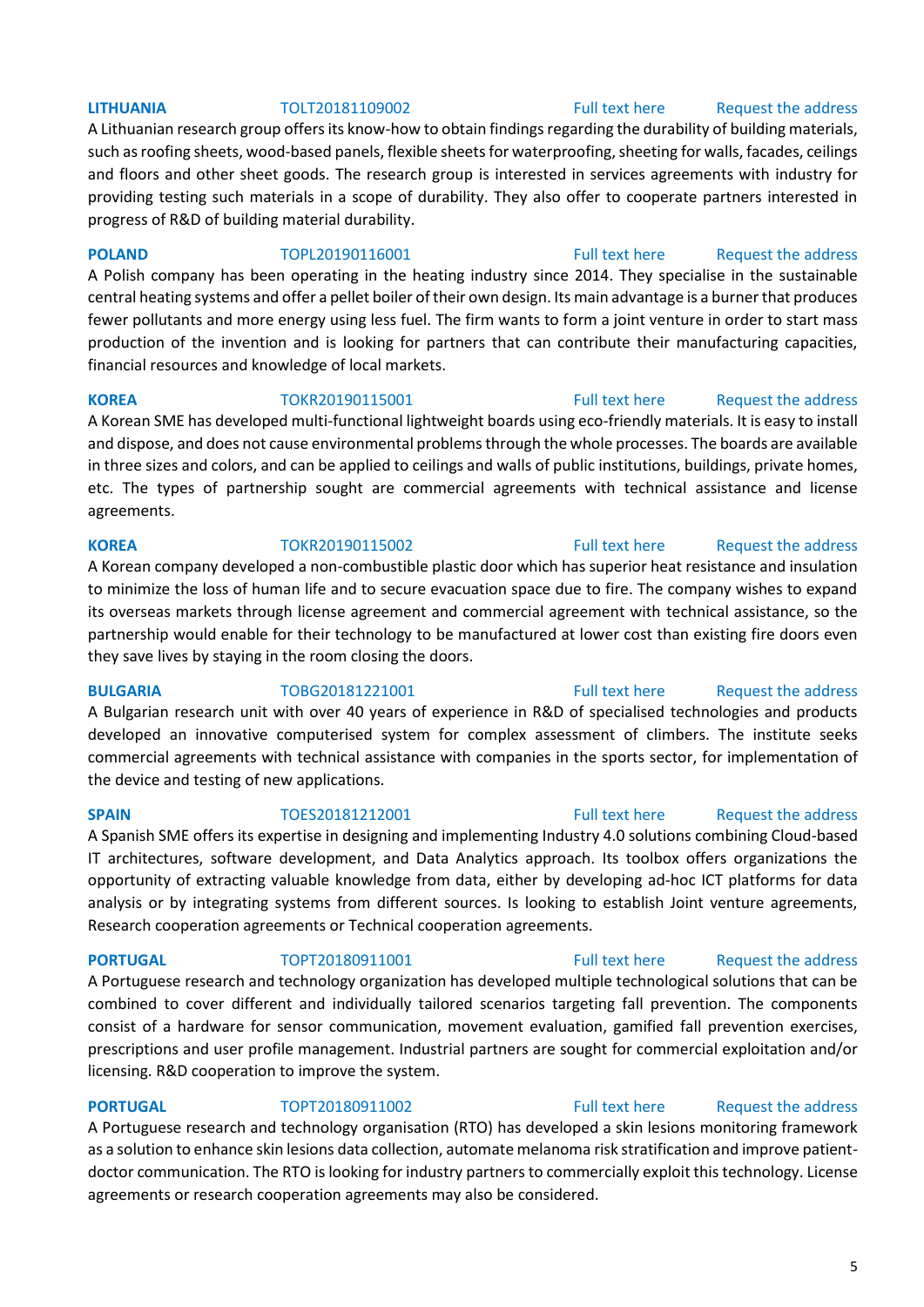## 6

## **UNITED KINGDOM** TOUK20190115001 [Full text here](https://een.ec.europa.eu/tools/services/PRO/Profile/Detail/e0617a4f-ac20-4619-849b-708695d1e7cc) Request the address

A UK local authority has developed a connected autonomous vehicle (CAV) test bed and are seeking partners to test innovations in order to accelerate deployment in the real-world. The test bed will give open access to all organisations types, targeting developers of software, sensors, roadside units, emerging wireless communications such as 5G, on-board units (OBU), smart parking, electric/hybrid vehicles and cyber security systems under technical cooperation agreements.

### **GERMANY** TODE20181218001 [Full text here](https://een.ec.europa.eu/tools/services/PRO/Profile/Detail/f9ab72ed-2f42-4d49-bf83-9c75b94165b9) Request the address

A German university offers a new technology to treat diseases associated with a decreased cholesterol level, such as the Smith-Lemli-Opitz syndrome. Edible and probe able emulsions are composed in a particular and optimized way that enables increased absorption and distribution of the cholesterol. As a result the intake can be significantly lowered. Industrial licensees are sought.

### **GERMANY** TODE20190116001 [Full text here](https://een.ec.europa.eu/tools/services/PRO/Profile/Detail/3f17fb8f-49d8-4b78-8876-3813e97883a5) Request the address

A German university offers a new process for the preparation of non-random chitosan polymers. These are characterized by a defined pattern of acetylation and increased biocompatibility. Applications are manifold, e.g. in biomedicine, agriculture, cosmetics and food industry. Industrial partners from these sectors are sought for license agreements.

A German university offers a planar plasma sensor with a stacked structure for measuring plasma parameters. It can be used in most industrial plasma processes with only minimal influence on the plasma. It can be installed in existing systems. Industrial licensees with an interest in further development are sought.

**SINGAPORE** TOSG20190114002 [Full text here](https://een.ec.europa.eu/tools/services/PRO/Profile/Detail/dfbc8eef-c743-407d-81a7-793fdcd56ac0) Request the address A Singapore-based institute has developed a rapid and reliable method for generating safe live attenuated vaccines (LAVs). Traditionally, attenuated strains are developed through serial passage in cell lines or in animals. This chance discovery can take years with no guarantee of success. With this new technology, it takes just 10 weeks for generation of a suitable LAV candidate. The institute seeks to partner SMEs, MNEs and healthcare organisations via license or research agreements.

A Singapore water technology startup has developed a process to quickly and cost-effectively remineralise purified water under controlled conditions. The process enriches purified water with calcium and magnesium, reducing its corrosive effects on water infrastructure. The startup is seeking commercial or technical partnerships with SME of all sizes, MNEs (Multinational Enterprises) or government organisations.

**SINGAPORE** TOSG20190114001 [Full text here](https://een.ec.europa.eu/tools/services/PRO/Profile/Detail/6a4bfc75-114b-45fa-b410-277d7f44a94f) Request the address A Singapore SME with expertise in skin care solutions has developed a technology platform for evaluating the efficacy of skin care and personal care products and ingredients. The technology platform helps companies to distinguish a product and enhance brand appeal. The SME is seeking partners including all sizes of SMEs and MNEs through technology licensing or research cooperation agreements for technology commercialization opportunities.

A Korean company has specialized in heat insulating materials manufacturing since its establishment in 2005. The major products are thermal insulators developed with cross-linked foaming polyethylene in order to improve the products' characteristics regarding low moisture-vapor permeability, high resistance to water absorption and low density. The company, therefore, wishes to improve the technology with partners under commercial agreement with technical assistance and license agreement.

## **KOREA** TOKR20180226002 [Full text here](https://een.ec.europa.eu/tools/services/PRO/Profile/Detail/6601c38c-4ed6-4cfe-adbd-4e46fe169e70) [Request the address](http://www.een.bg/index.php?option=com_rsform&formId=13)

# **SINGAPORE** TOSG20190108001 [Full text here](https://een.ec.europa.eu/tools/services/PRO/Profile/Detail/225d8334-21dc-4247-a8a3-fc870ad106ca) Request the address

# **GERMANY** TODE20190108001 [Full text here](https://een.ec.europa.eu/tools/services/PRO/Profile/Detail/cfb2ef6a-8b78-4b57-8796-b6cb2d565374) Request the address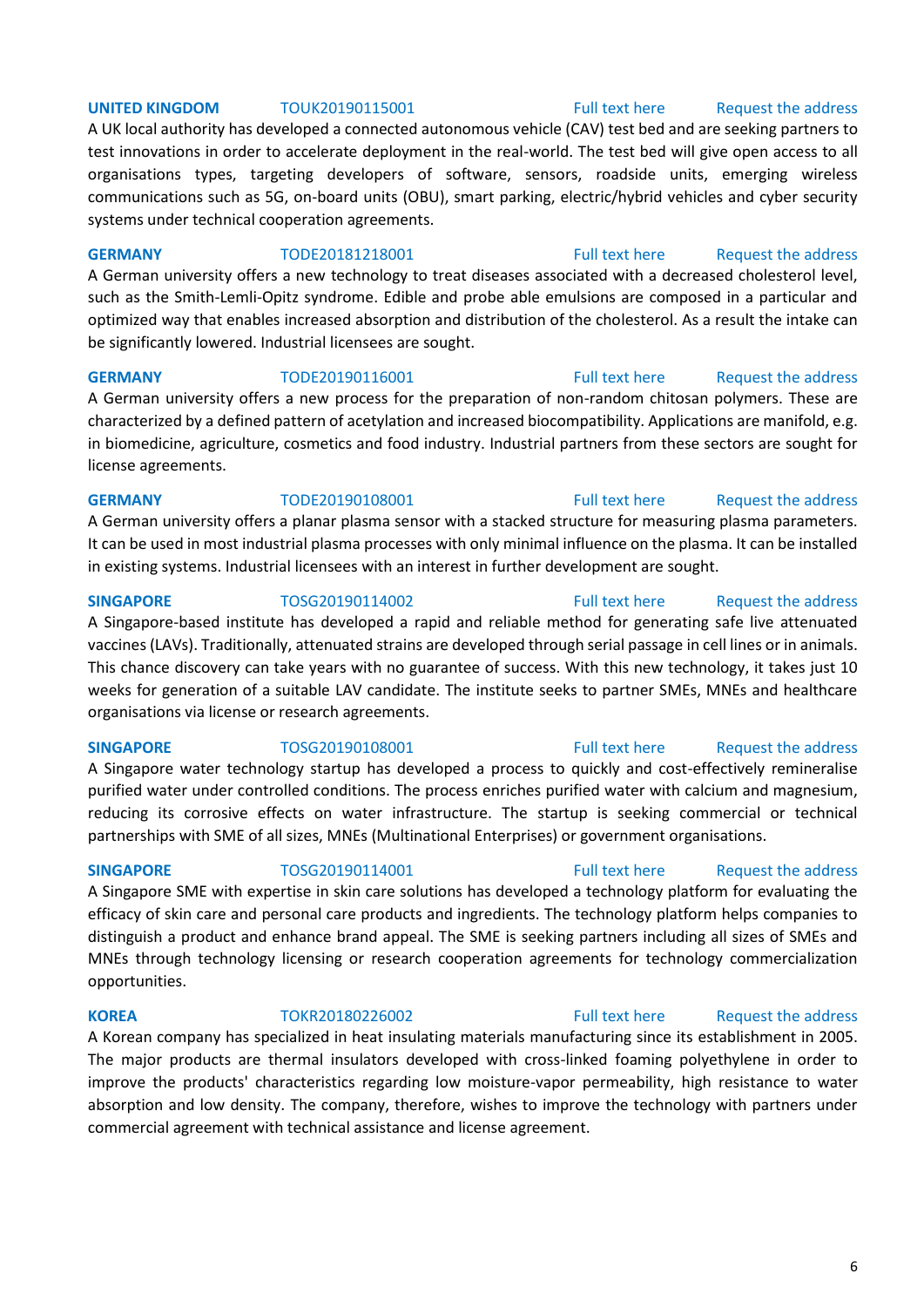## **ITALY TOIT20190109002** [Full text here](https://een.ec.europa.eu/tools/services/PRO/Profile/Detail/8be26837-43a8-4506-b32d-3d950cfde747) Request the address

An Italian SME, developing compact size microturbines and microgenerators, has patented and miniaturised integrated microturbine designed to be introduced into the gas and water distribution pipelines, taking advantage of existing pressure drops across valves in the system to generate electricity up to 30 W and up to 150 W to be used for real-time monitoring and control of pipelines. The SME is interested in technical cooperation agreements aiming at developing joint technical projects.

**FRANCE** TOFR20181011001 [Full text here](https://een.ec.europa.eu/tools/services/PRO/Profile/Detail/fab83413-4aab-4a52-b23d-434e217a0fb2) Request the address

A French laboratory has developed a new method to quickly identify and characterize any microorganism for medical applications. Bacteria, fungi or others pathogens could be detected in less than five hours. This new tool is useful to save time to get a microbiota survey and to create consequently a fast and reliable antibiogram. The French R&D institution is looking for industrial partners for a technical cooperation agreement or a license agreement.

**GERMANY** TODE20181212002 [Full text here](https://een.ec.europa.eu/tools/services/PRO/Profile/Detail/8fa57735-32d6-4c49-af52-2ada098aa65d) Request the address A German university has developed a surgical device for corneal transplantations. This operation procedure makes the transplantation more rapid and safer. The university offers a license agreement as well as a technical cooperation agreement to interested companies from the medical sector.

## **GERMANY** TODE20190201001 [Full text here](https://een.ec.europa.eu/tools/services/PRO/Profile/Detail/ffd906d9-8dab-475a-820c-6956a1c921c5) Request the address

A high performance optical oxygen sensor for gas sensing has been developed by a German company specialized in optical oxygen sensing. The sensor can replace the commonly used galvanic oxygen sensors while eliminating their major drawbacks. The new sensor can be applied in many different fields ranging from industrial applications like biotechnology, to (bio-)medical applications. Cooperation partners for serial production under a manufacturing and/or licensing agreement are sought.

**GERMANY** TODE20190107001 [Full text here](https://een.ec.europa.eu/tools/services/PRO/Profile/Detail/c6541498-09bb-4641-acbb-08d847b8b661) Request the address A German research institution and a company have jointly developed a virtual-reality-based technical solution,

# which enables enhanced Elevated Plus Maze (EPM) testing of humans in real-life-related situations without any risk. An industrial or institutional partner involved in virtual reality research, behavioral research, or pharma research is sought for licensing, transfer of rights, knowledge transfer, or R&D cooperation.

**GERMANY** TODE20181212001 [Full text here](https://een.ec.europa.eu/tools/services/PRO/Profile/Detail/de2de03d-d526-4899-a5b8-b19164624f25) Request the address An innovative German SME specialized in advanced ceramic sensor technologies offers a wide range of highlyaccurate, highly-sensitive, selective and stable temperature sensor elements based on a ceramic Platinum thinfilm Technology which can be used for automotive, energy, safety, building and home applications. Looking for industrial companies with interest in application and distribution of the very reliable temperature sensor elements for commercial agreements with technical assistance.

## **TUNIS** TRTN20180829001 [Full text here](https://een.ec.europa.eu/tools/services/PRO/Profile/Detail/57b1bd47-e44d-4c98-b28a-f70a9b413d33) Request the address

Tunisian SMEs would like to develop hormonal drugs that are innovative nationwide, is looking for expertise in the development, production and marketing of this new product. The company is a pharmaceutical industry specialized in the development, production and marketing of dry and liquid forms (drugs and dietary supplements). The company is seeking technical cooperation to carry out its new project.

## **GREECE** TRGR20190111001 [Full text here](https://een.ec.europa.eu/tools/services/PRO/Profile/Detail/fe344b92-ba99-4c03-8ffc-76e3e9b76b6e) Request the address

A Greek SME company active in the field of power electronics is in search of electric power transformers and auto-transformers in order to use them as a complementary equipment to their UPSs (Uninterruptible Power Suppliers). The company is looking for European partners that will provide them with such equipment and will establish collaboration under a commercial cooperation agreement with technical assistance.

## 7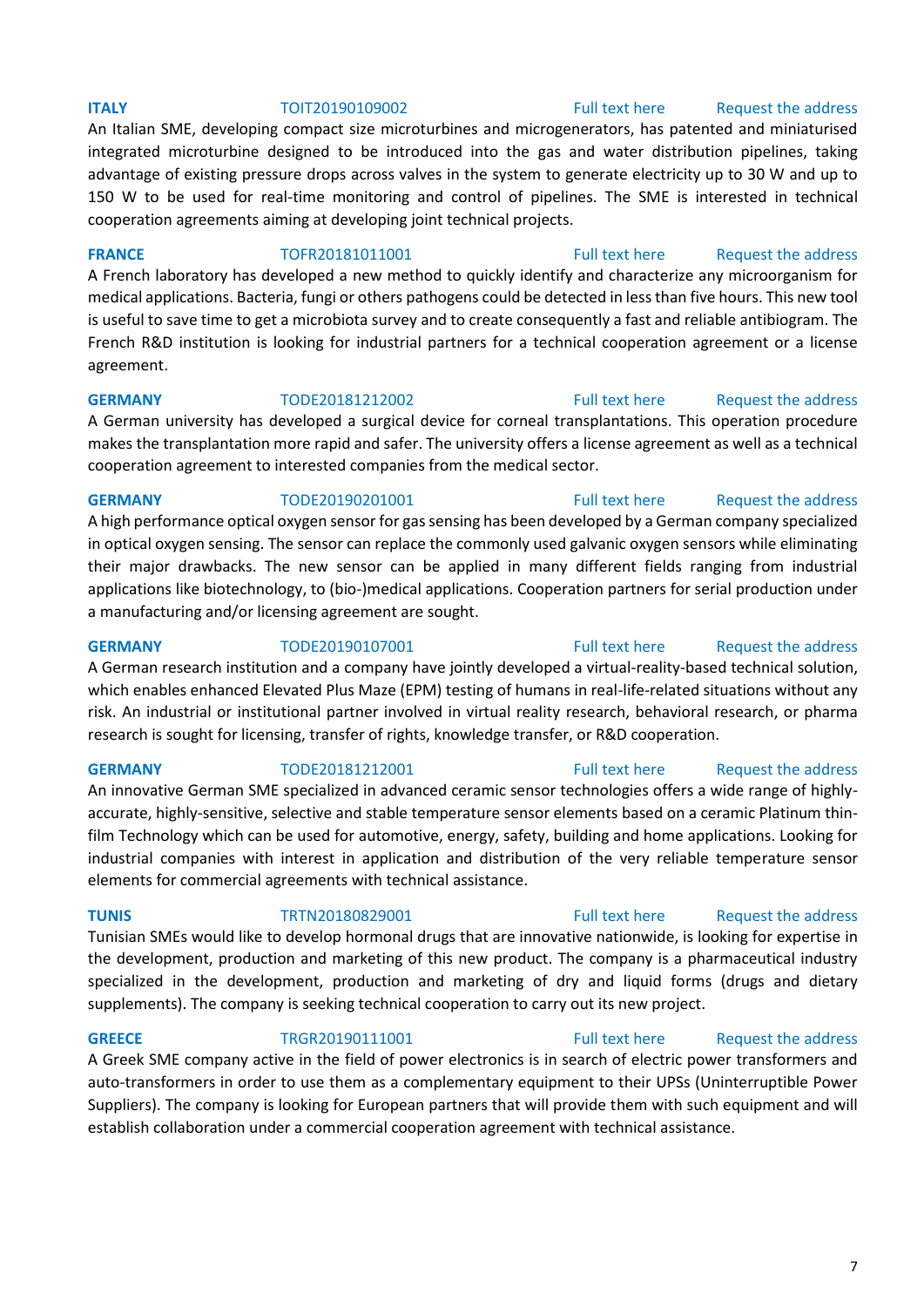### **GREECE** TRGR20190122001 [Full text here](https://een.ec.europa.eu/tools/services/PRO/Profile/Detail/61efaa4c-43ae-4c43-8597-5ec29646b956) Request the address

A Greek based SME which produces aluminum from processing scrap is willing to satisfy increased international demand for its aluminum ingot products by increasing smelting production volumes and lower energy costs. For this purpose, the company is currently looking for new energy-efficient solutions for smelting aluminum. The type of partnership considered is the technical cooperation agreement with companies able to provide such solution.

**IRELAND** TRIE20180904001 [Full text here](https://een.ec.europa.eu/tools/services/PRO/Profile/Detail/4ab08863-34cb-45ea-95c3-18ff4ca8daec) Request the address

This Irish company has developed a method of turning waste and by-products of olive oil into a premium animal feed. They are seeking research partners to help develop further product lines.

In the frame of a new product development, a Brussels-based R&D company specialized in the development of ecological devices trapping domestic pests is looking for non toxic a hot-melt glue with a high-tack adhesive adapted to different insect species. The glues will be tested on different insect species. The SME seeks commercial agreement with technical support to spread the glue on specific materials (cardboard/plastics).

## **NETHERLANDS** TRNL20190130001 [Full text here](https://een.ec.europa.eu/tools/services/PRO/Profile/Detail/337f7ef5-9826-479b-a773-90b8a0024a8a) Request the address

The Dutch multinational is a producer of paints and coatings. They are looking for data solutions for predicting performance of their coatings. How can they collect and augment data more innovatively to make predictions for real world surface performance more accurate and help them to speed up the process of bringing new products to the market. The cooperation would be in the frame of a research or technical cooperation agreement. This technology request is part of an open innovation challenge.

## **UNITED KINGDOM** TRUK20190201001 [Full text here](https://een.ec.europa.eu/tools/services/PRO/Profile/Detail/3211228f-afbd-4a8f-a3d0-2626a35d93d7) Request the address A UK company and a European company are jointly seeking new technologies to facilitate the improved manufacturing and improve the functionality of polyolefins and polyols. The materials must have proof of concept and they should enable use in markets including construction, food, healthcare, automotive. Dependent on the stage of development the agreements may include licensing, joint venture, technical cooperation or commercial agreement with technical assistance.

A Dutch leading supplier of specialty surfactants aims to provide sustainable bio-based surfactants. They are looking for partners to develop 100% bio-based and zero-hazard surfactants. The challenge lies in bringing together bio-based, low toxicity, high performance, and low cost to make solutions accessible for all mainstream markets. Cooperation would be in the frame of a research or a technical cooperation agreement. This technology request is part of an open innovation challenge.

A Lithuanian processed food company is looking for a technological solution to an existing production line problem - dough tearing at the point when it is pressed and cut. The company is currently looking for a fully developed solution that could be integrated into their production line. The company is open to suggestions for a partnership working under a commercial agreement with technical assistance.

**NETHERLANDS** TRNL20190128002 [Full text here](https://een.ec.europa.eu/tools/services/PRO/Profile/Detail/12bedd79-ae6d-4c9e-9bc2-cbd13129f1e0) Request the address

In the transition to a circular economy the Dutch multinational is searching for solutions that optimise the use of materials across the value chain of their coatings; like alternative sources for raw material, avoiding waste creation, formulations that increase product life and new business models e.g product as a service. A research or a technical cooperation agreement can be proposed. This Technology Request refers to an innovation challenge published on the website of the company.

# **BELGIUM** TRBE20181107001 [Full text here](https://een.ec.europa.eu/tools/services/PRO/Profile/Detail/f384d9f2-0fd4-4b68-97d9-3291e4519aec) Request the address

# **NETHERLANDS** TRNL20181220003 [Full text here](https://een.ec.europa.eu/tools/services/PRO/Profile/Detail/85f7d3c5-03d3-48f9-adea-7d8151172b16) Request the address

# **LITHUANIA** TRLT20181001001 [Full text here](https://een.ec.europa.eu/tools/services/PRO/Profile/Detail/83b1b5e0-1838-4f10-8b2f-f103a6a7e085) [Request the address](http://www.een.bg/index.php?option=com_rsform&formId=13)

## 8